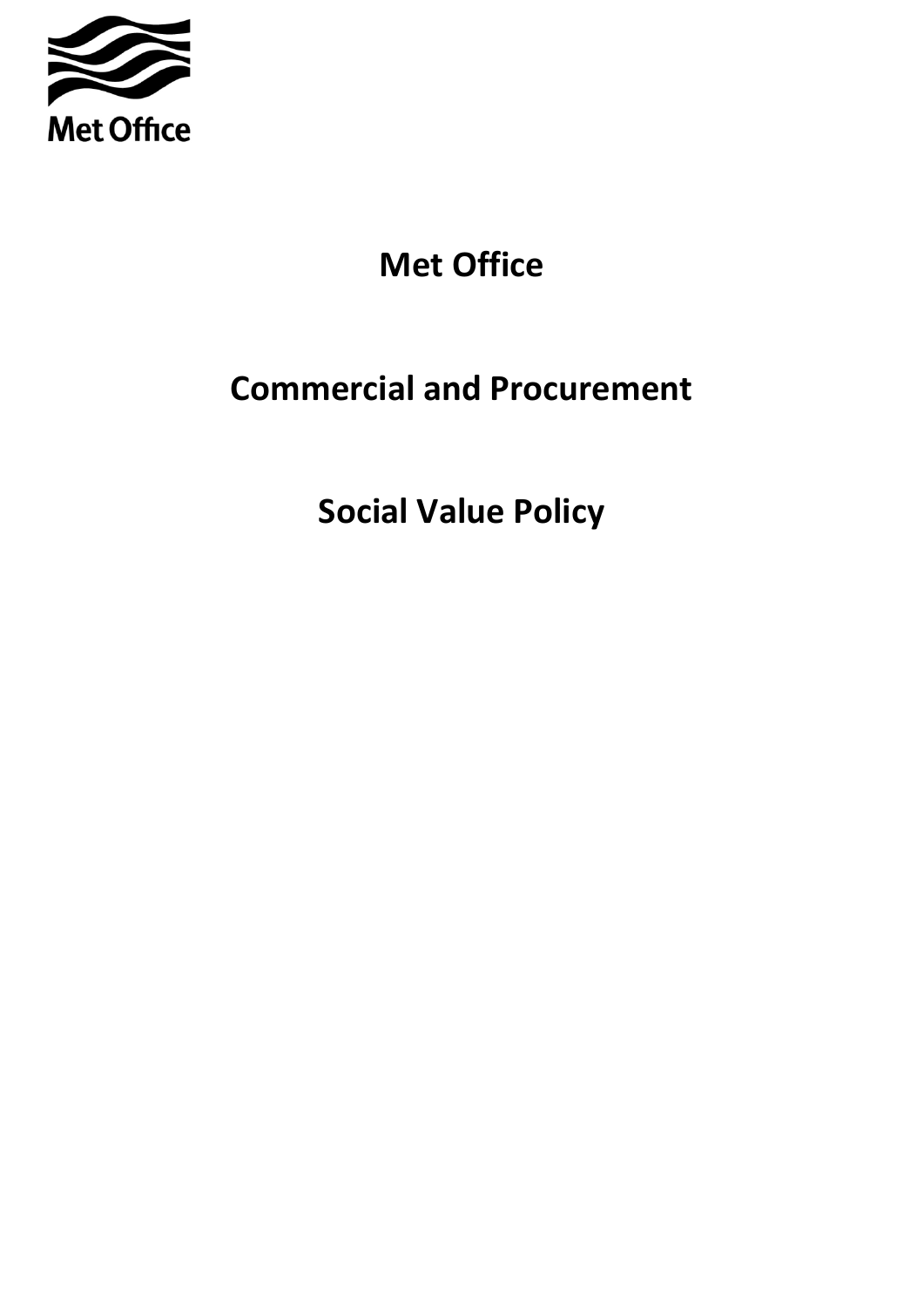

#### **1. INTRODUCTION**

- 1.1 The aim of this policy is to set out how the Met Office will deliver social value through its commercial and procurement activities and to set the priorities in relation to social value.
- 1.2 The Met Office is required to consider how economic, social, and environmental wellbeing may be improved by services that are to be procured, and how procurement may secure those improvements under the provisions of the Public Services (Social Value) Act 2012.
- 1.3 The Met Office already includes Social Value for all procurements over the relevant EU thresholds if relevant in our standard commercial questions (as defined by the legislation); this Policy provides a framework for this to ensure consistency across the Met Office regardless of the goods and services being procured.

#### **2. WHAT IS 'SOCIAL VALUE'**

2.1 There is no single definition of Social Value. Social Value is considered as the wider benefit gained by the local community, businesses and the environment through the better spending of public money.

2.2 The Public Services (Social Value) Act 2012 does not provide a definition of Social Value, but states that:

*"If a relevant authority proposes to procure or make arrangements for procuring the provision of services, or the provision of services together with the purchase or hire of goods or the carrying out of works…the authority must consider how what is proposed to be procured might improve the economic, social and environmental well-being of the relevant area and, in conducting the process of procurement, how it might act with a view to securing that improvement."* 

2.3 The Act specifies that the authority must consider only matters that are *relevant* and to what is proposed to be procured; and, in doing so, must consider the extent to which it is *proportionate* in all the circumstances to take those matters into account.

2.4 Social value is therefore about using the money we have more strategically, to produce a wider benefit than would otherwise have been achieved.

2.5 As financial pressures continue to rise and demand for services continues to grow, it is now more important than ever that we think differently when we spend money on public services. Therefore, we need to continually ask:

- a) What is important to the local community when delivering services?
- b) How can we deliver services differently that will impact positively on the local community and the environment?
- c) How can we support local businesses through public contracts?
- d) What are the current local challenges faced that could be better resolved by working together with our communities, partners and businesses?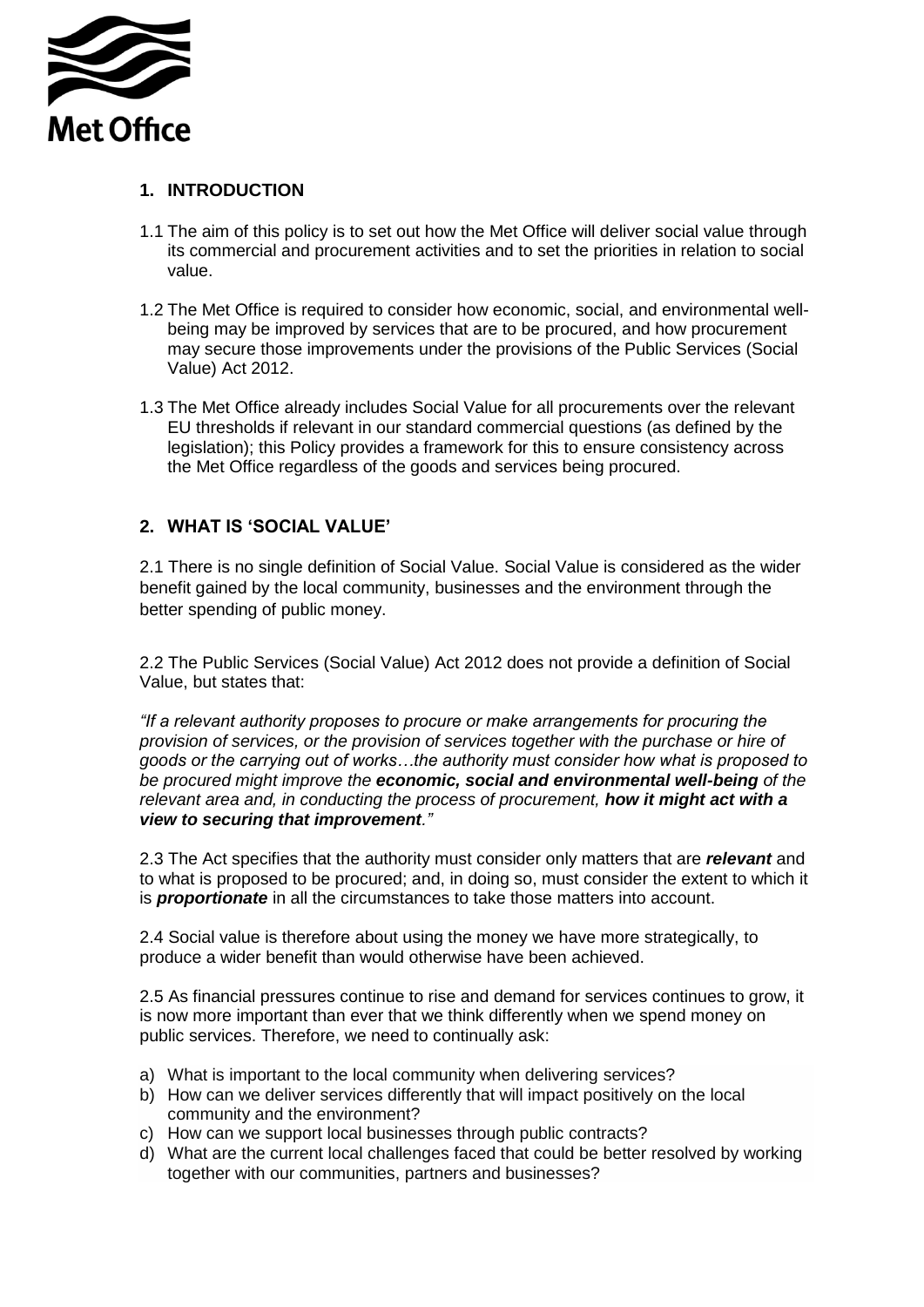

#### **3. WHAT WE CAN DO**

3.1 For contracts over £100,000 a lifecycle document must be included as part of the whole life costs and benefits of a procurement within the Met Office, this now includes Social Value.

3.2 We need to consider how Social Value is implemented and monitored, when relevant, at all stages of the procurement and contract management process.

3.3 Met Office must continue to:

Embed Sustainability in the Met Office

Support health and wellbeing through improved procurement of weather and climate services and products

Ensure best value for every pound spent

3.4 Some good examples of criteria that can be utilised can be found in the TOMS National Framework which is part of the [Social Value Portal.](https://socialvalueportal.com/)